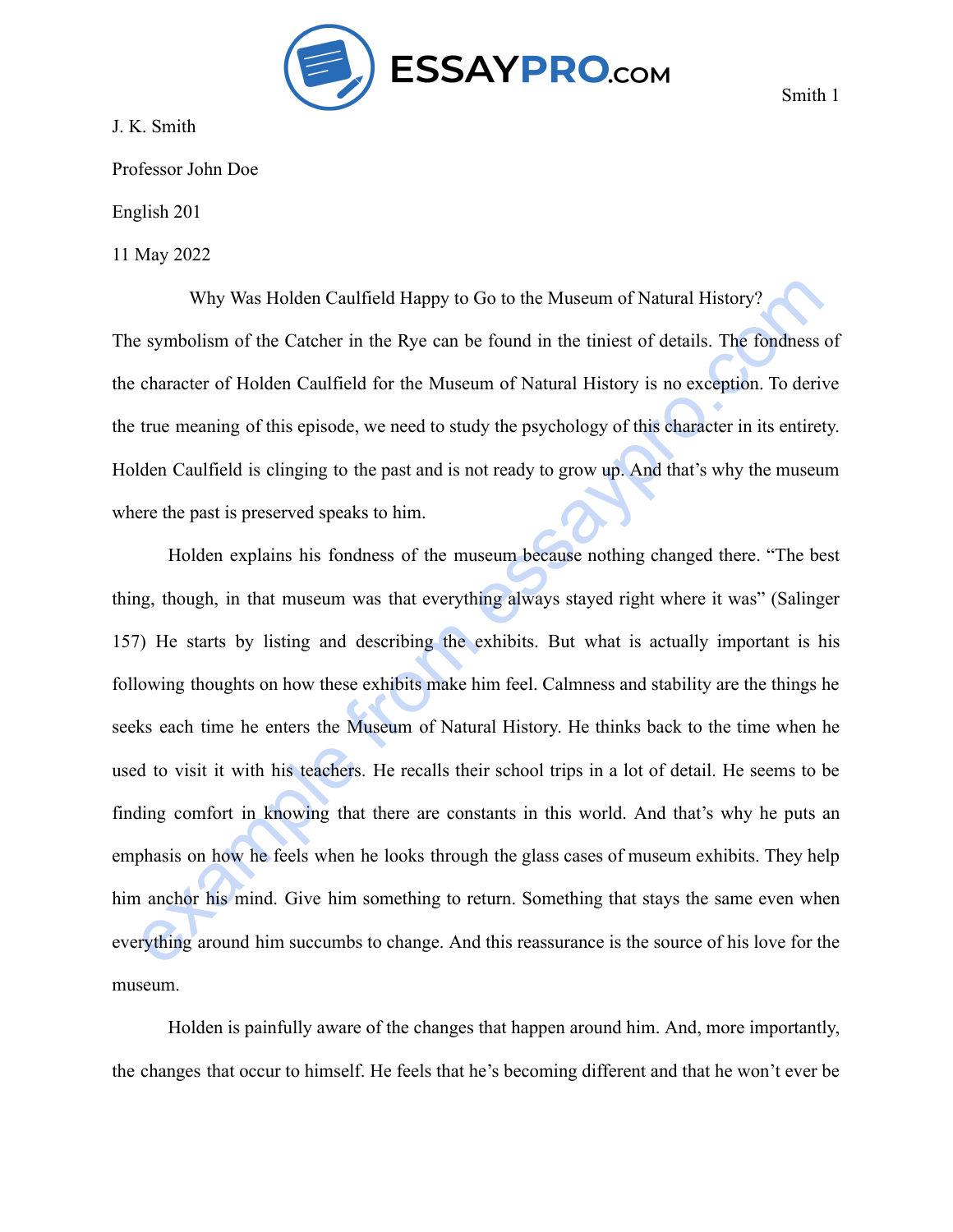

Smith 2

able to return to the past; he states "The only thing that would be different would be *you* [*sic*]" (Salinger 158). It's not necessarily his age that is the issue. He sees the dreaded change in every little thing. Like a different overcoat, a different person beside him. This causes him a great deal of distress. In this sense, a museum is a sort of escape from the reality of an outside world. A place where he can hide. This aversion to changes that happen outside of glass cases seems to be what pushed him to become fond of the Museum of Natural History. It's not only the happiness of seeing something pleasant and familiar. It's also the happiness of getting away from everything he is so anxious about. If only for a moment.

example from the case of the Museum of Natural History. It's not only the happiness<br>at pushed him to become fond of the Museum of Natural History. It's not only the happiness<br>seeing something pleasant and familiar. It's al Holden Caulfield's feelings about the trip to the museum become evident when examined through the prism of the rest of the Catcher in the Rye book. His tumultuous path to adulthood and his nostalgia for things that can never be the same all find their reflection in this short but telling episode. He does not want to let go of the past. He is afraid of growing up. And he needs something to hold on to.